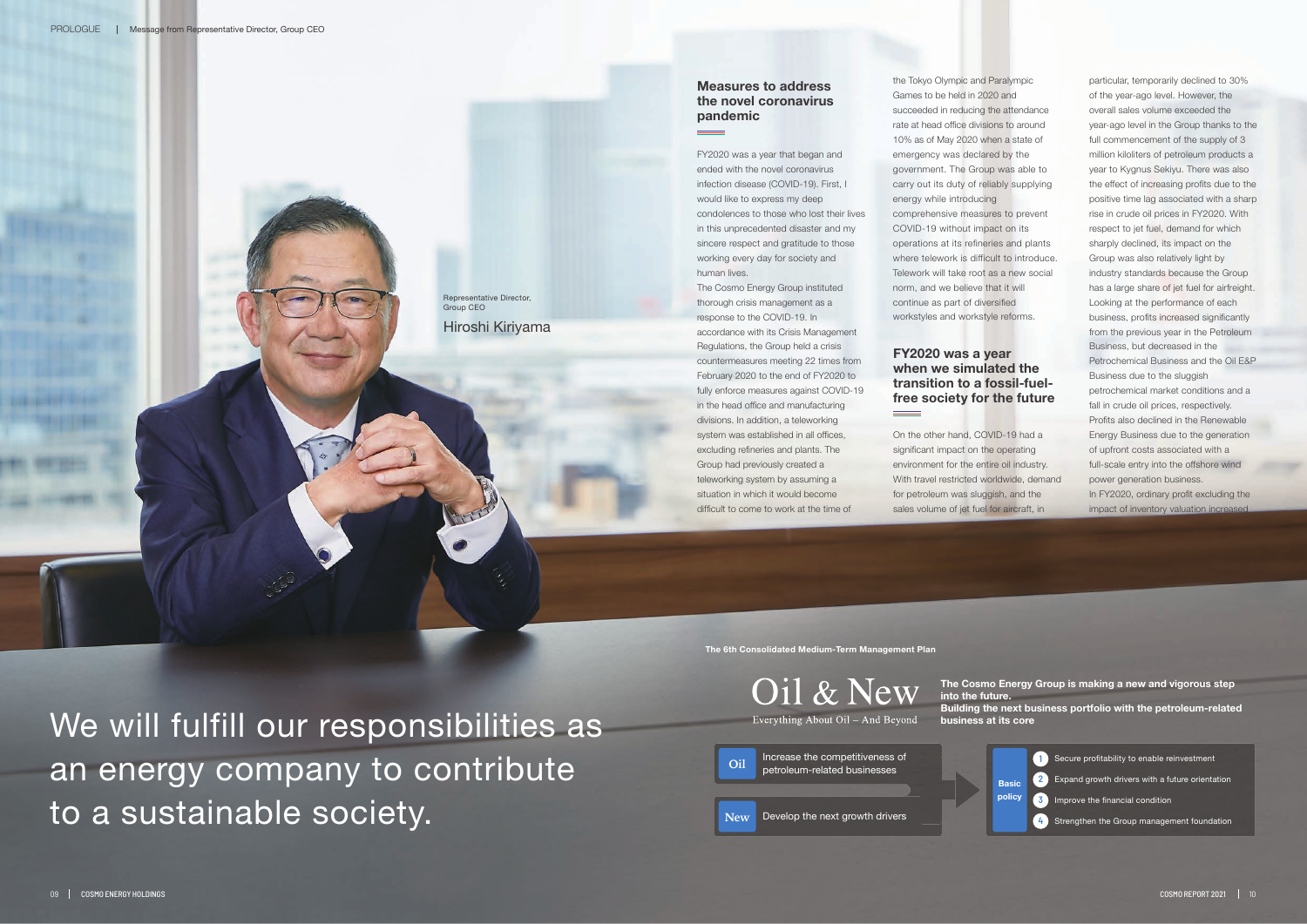business into a next-generation core business by becoming a leading in renewable energy.

# **Promotion of Sustainable Management**

 $\overline{\phantom{a}}$ 

The Cosmo Energy Group Management Vision says, "In striving for harmony and symbiosis between the planet, people and society, we aim for sustainable growth towards a future of limitless possibilities." As such, we were among the first in the industry to promote environmental management, with sustainable growth (or sustainability) as a corporate pillar. However, given the recent rapid growth of society's interest in sustainability, we feel that the Group needs to evolve its sustainable management further. Therefore, we established the Sustainability Initiative

¥8.1 billion year on year, to ¥76.6 billion, and profit attributable to owners of parent rose ¥114.1 billion year on year, to ¥85.9 billion, marking a record high. In FY2021, however, we think that it is unlikely that we will see a full return to the pre-COVID environment, given that the impact of COVID-19 will still continue. Because international travel remains constrained, demand for jet fuel is expected to remain sluggish. On the other hand, improved crude oil prices are expected to contribute to profits in the Oil E&P Business. As a result of the above, we expect that ordinary profit excluding the impact of inventory valuation will increase ¥3.4 billion year on year, to ¥80.0 billion and that profit attributable to owners of parent will decrease ¥45.9 billion year on year, to ¥40.0 billion in FY2021.

In the medium to long term, it is certain that the transition to a decarbonized society will accelerate, and we face a challenge in how to deal with falling demand for fossil fuel. Previously, the oil industry had little experience with extreme changes in demand, so that even a year-on-year change of 2% attracted tremendous interest. However, changes in demand due to the impact of COVID-19 were unprecedented in scale because demand for jet fuel and gasoline fell around 60% and 10%, respectively, on national average. Viewed another way, we think that we were able to simulate a fall in demand for fossil fuel, which we may face in the future. We can now use this to consider management scenarios in the medium to long term.

# **The Sixth Consolidated Medium-Term Management Plan "Oil & New"**

 $\frac{1}{2} \left( \frac{1}{2} \right)^2 \left( \frac{1}{2} \right)^2$ 

Three years have passed since the five-year Sixth Consolidated Medium-Term Management Plan began in FY2018. Currently, crude oil prices are lower than they were at the time the assumptions were made for the Medium-Term Management Plan, a reflection of the impact of COVID-19. However, because of our efforts to strengthen profitability by executing the measures set out in the Medium-Term Management Plan, we are making steady progress with our accumulation of net worth. While the remaining period of the current Medium-Term

Management Plan is two years, we believe that we will be able to achieve management goals such as a net D/E ratio of 1.0 - 1.5, a net worth ratio of 20% or more, net worth of ¥400 billion or more and ROE of 10% or more in FY2022, the final year.

#### **1 Oil:Oil E&P Business**

An "Oil" topic in "Oil & New" was the acquisition of a new exploration block "Offshore Block 4" in the Emirate of Abu Dhabi of UAE in February 2021. While the transition to a fossil-fuel-free society will proceed across the globe in the medium to long term, demand for fossil fuels will not disappear overnight. We believe that it is also the Group's responsibility to supply energy required within the megatrend toward carbon neutrality. We regard the acquisition of a new

exploration block this time as a means to fulfill this responsibility. Our policy is to ensure oil-based energy in the process of making the transition to a decarbonized society by 2030 and 2040. The new oil field is adjacent to the currently operating oil field of Abu Dhabi Oil, and we will operate the new oil field with a few additional investments by making good use of the equipment in the field of Abu Dhabi Oil. We will also look at developing the technologies required for a decarbonized society, such as carbon dioxide capture and storage (CCS) and carbon dioxide capture, utilization and storage (CCUS). We firmly maintain the direction of generating solid profits from the petroleum-related businesses, our current core businesses, transforming our business portfolio by investing the profit from the petroleum-related businesses in renewable energy, and working to realize a sustainable society.

#### **New: First year of offshore wind 2 power generation**

With respect to "New," there was a significant change in that offshore wind power generation, which the Group centered on Cosmo Eco Power had been pursuing, was positioned as a major power supply associated with the government's declaration of carbon neutrality by 2050. The government has set a target of introducing offshore wind power generation with a maximum capacity of 45 million kW, four times the previous target, by 2040. 2021 is a year that can be said to be the first year of offshore wind power generation, given the start of bidding for offshore wind power projects being promoted by the government. Seeing the tide turning, many companies have entered the offshore wind power generation business, and competition is intensifying. However, the Group has accumulated technologies

and experience as a pioneer in this field. In a bidding in 2021, the business operators of the offshore wind power generation project off the coast of Yurihonjo City, Akita Prefecture, in which Cosmo Eco Power participates, will be selected in autumn 2021. In addition, from FY2022, bidding for an offshore wind power generation project off the northwest coast of Aomori Prefecture, in which Cosmo Eco Power will become the largest equity investor, will take place. It is our current task to leverage our strengths to win these bids. We will actively invest management resources in the growing wind power generation business. As a near-term goal, we aim to increase the current installed capacity of about 300,000 kW, combined with that of onshore wind power generation which is making steady progress, to over 1.5 million kW by 2030. We will grow the wind power generation